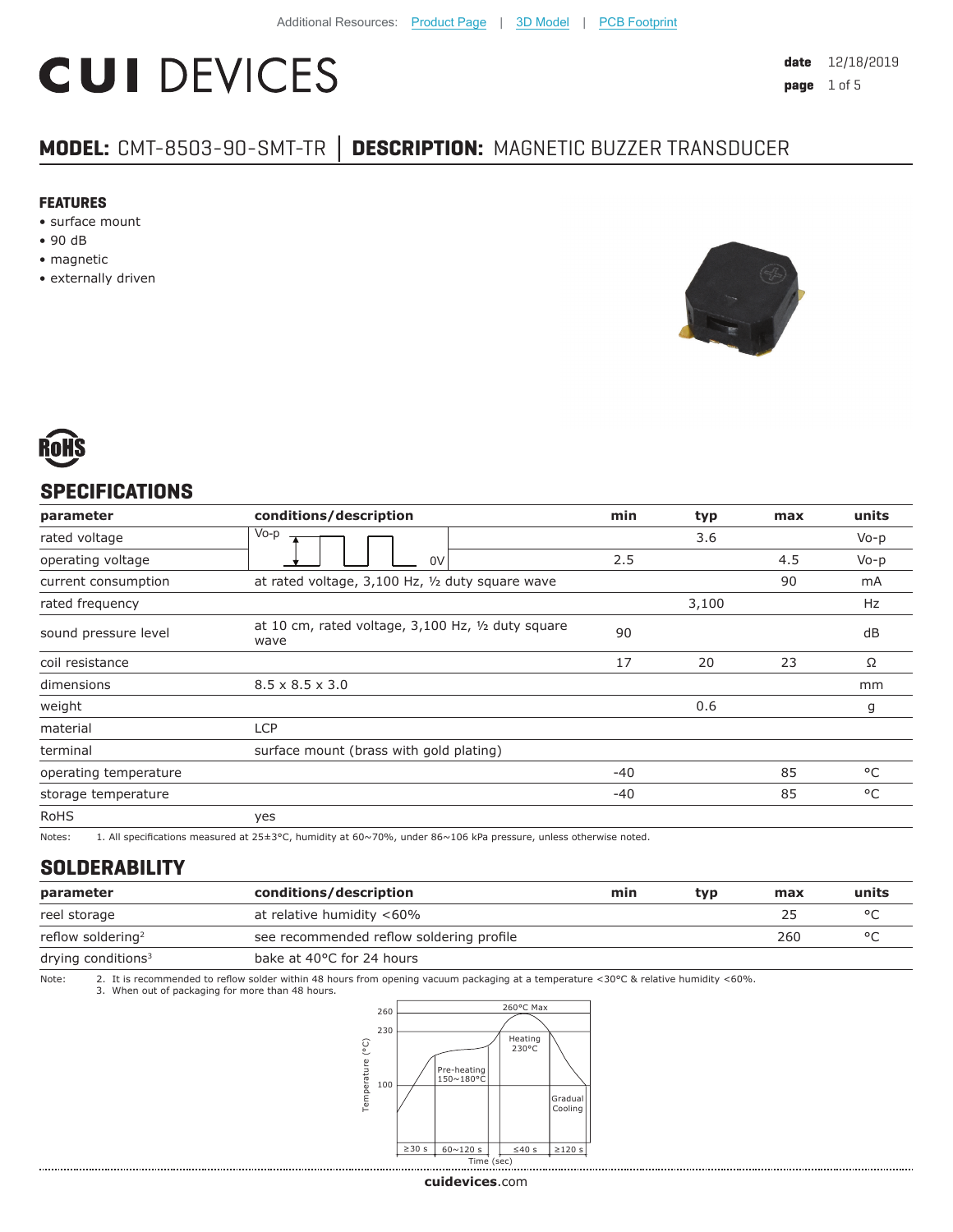## **MECHANICAL DRAWING**

units: mm tolerance: ±0.5 mm





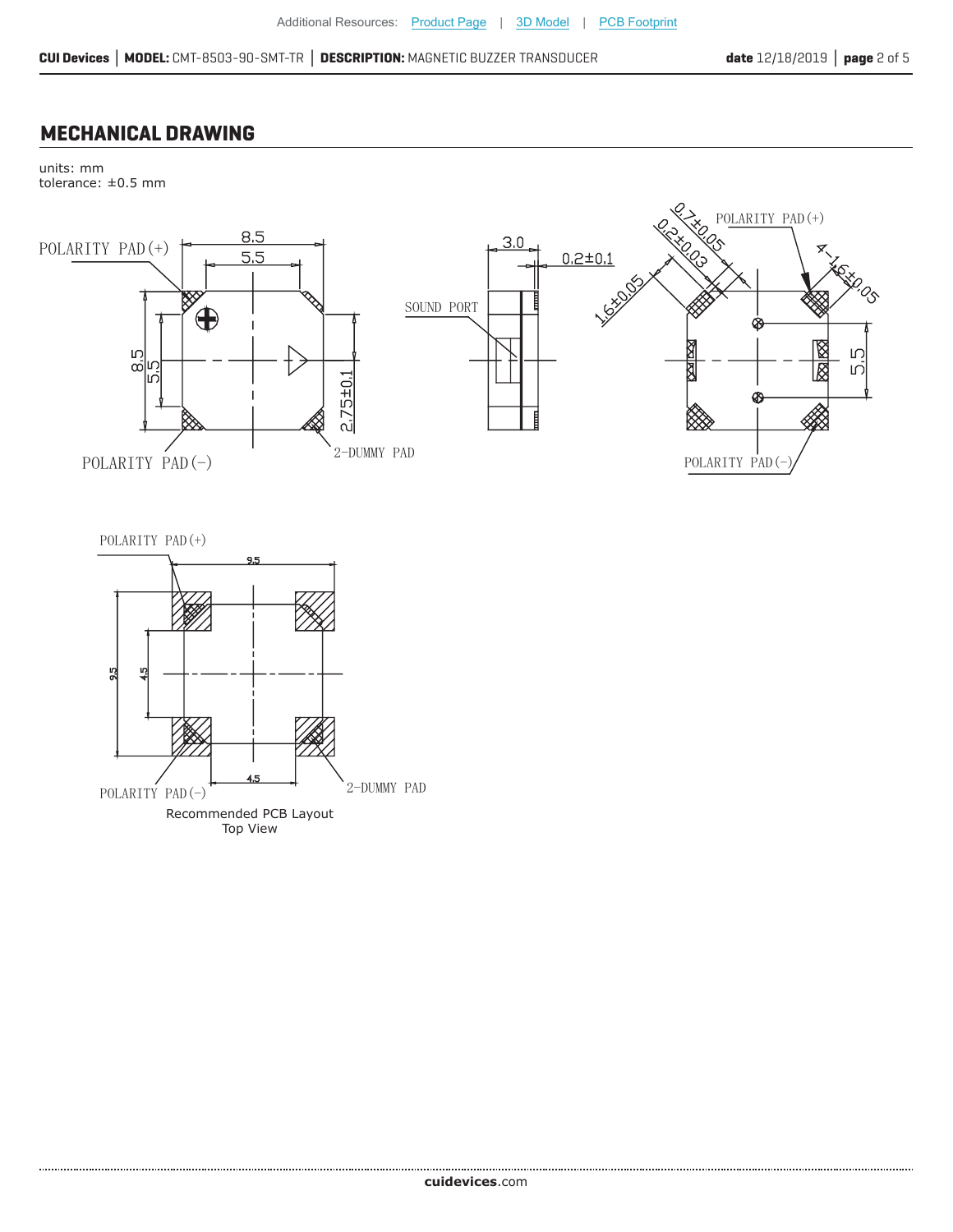# **FREQUENCY RESPONSE CURVE**



# **APPLICATION CIRCUIT**

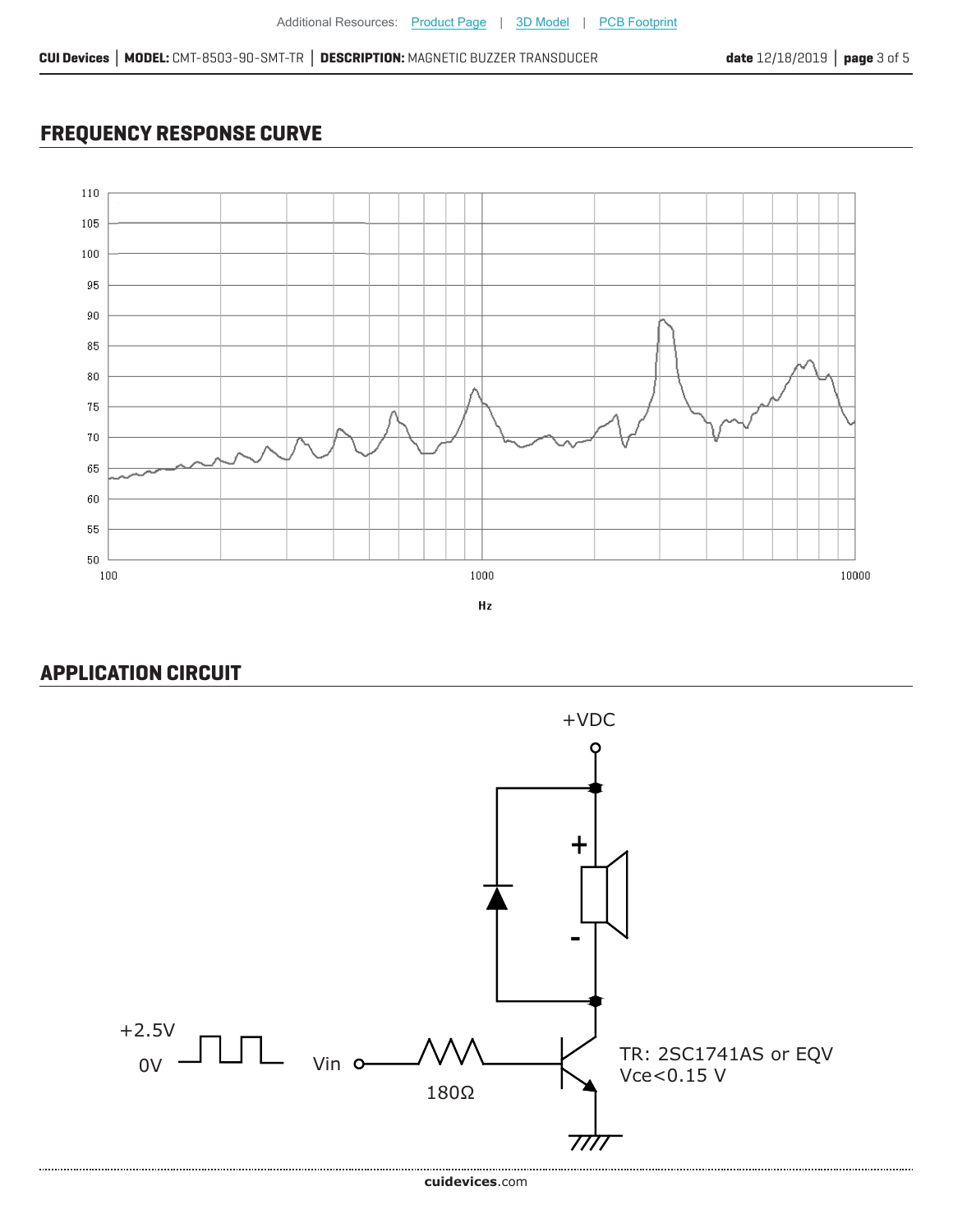#### **PACKAGING**

units: mm

Reel Size: Ø330 mm Reel QTY: 1,000 pcs per reel Carton Size: 350 x 350 x 205 mm Carton QTY: 5,000 pcs per carton